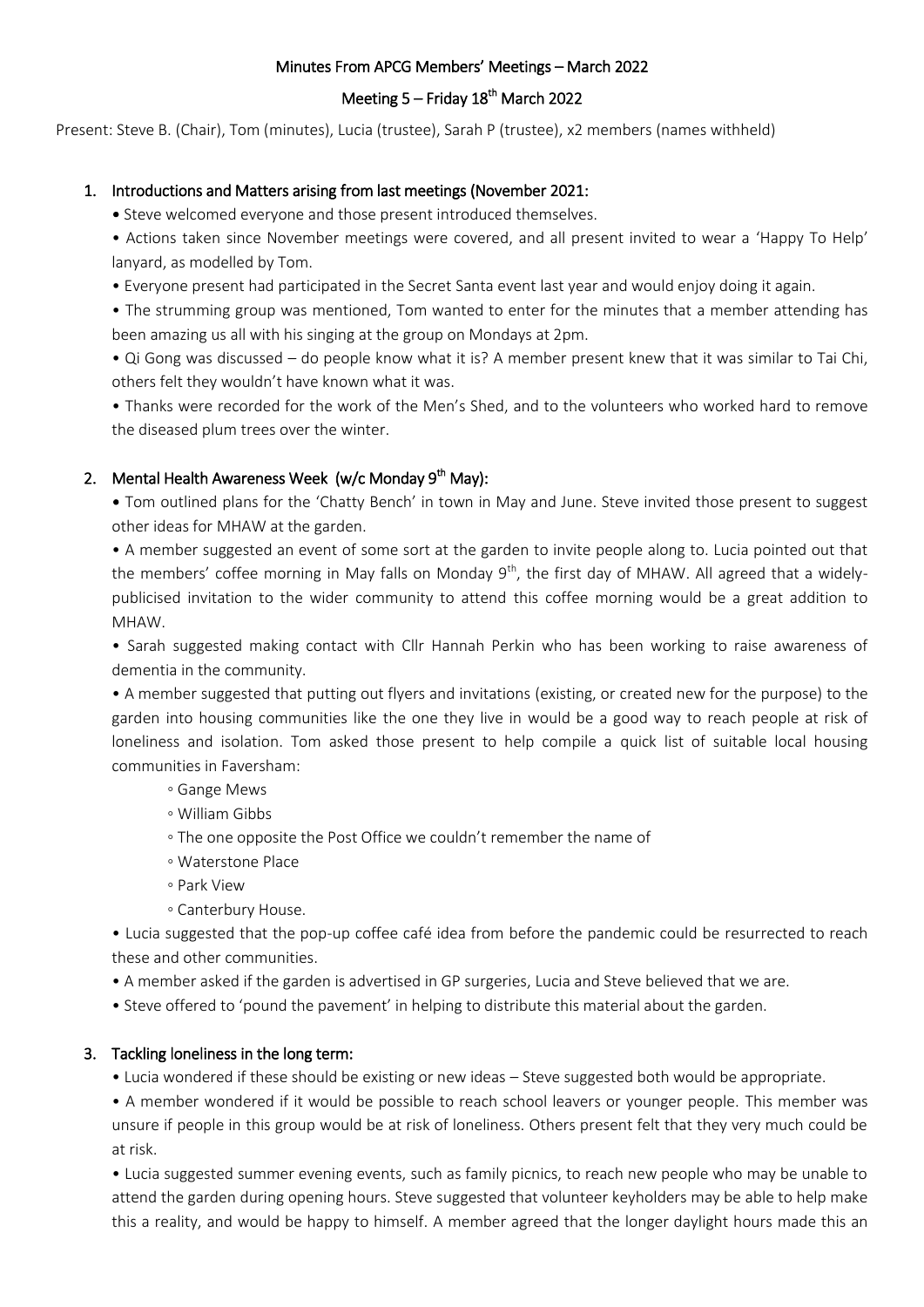excellent idea. Lucia suggested that Alex (Faversham Community Kitchen project lead) may know people who could provide live music at these or similar events.

• Steve suggested also that making the garden available during evening hours in the summer could help facilitate members and the wider community to enjoy some peaceful time at the garden, as it is often very busy during opening hours. An unnamed participant in the meeting wondered if beer could be available at such an event, Tom wasn't sure, but felt it might be possible as long as it was brought in by individuals and was not for sale by the garden. Lucia and Sarah suggested brown paper bags!

### 4. Platinum Jubilee / summer party - ideas?:

• Steve asked those present for feedback on and suggestions for a possible Platinum Jubilee event at the garden.

• A member wondered if, with so many other Jubilee events taking place, people would be burned out on them and less likely to attend another one at the garden.

• Steve agreed this was possible and wondered if it might be possible to combine a summer party with the AGM. Lucia explained that the current plan is to hold an unusually early AGM in May in order to confirm the year's accounts for 2021 as part of the current funding strategy. It was agreed that a summer party would still be a lot of fun.

• A member suggested that such an event could include subtle nods to the Jubilee – such as coronation chicken!

• As with each meeting this week, a general consensus on the monarchy was reached. Where other meetings fell quite markedly on one side or other of the discussion, today's meeting was unanimously ambivalent!

#### 5. Some reminders and updates - OT placement, Qi Gong Tai Chi, Drama Group, FCS talking therapies, etc!:

• Steve made those present aware of the services offered by FCS.

• Steve outlined plans for an OT placement for four students beginning in April and running for nine weeks, exact start date TBD. The plan to embed OT students as garden members for a week was explained and approved of. Steve asked if there were plans for students to be given long-form projects again this year. Tom explained that we have some ready to go, but intend to keep these in the back pocket until we see how successfully we can encourage students to bed in to the daily life and work of the garden.

• Lucia told of recently meeting Ebe from last year's cohort. Those present who met him shared very positive memories of Ebe and were pleased to hear that he was back in the country and catching up with his studies.

### 6. Cabin reopening:

• Steve outlined the new dispensation regarding access to the cabin, relying on members to behave responsibly and conscientiously when using this indoor space. It was clarified that regular cabin volunteers will retain the right to close off the front of the cabin while serving on busy days.

• Tom explained the changes to the plans for the outdoor café area, adding that it was hoped this new area would help make use made of the indoor area less congested. Tom (very) cautiously suggested that this could be completed this summer.

#### 7. Trustee update:

• Steve invited the trustees present to speak on the latest goings on with the board.

- Lucia and Sarah spoke on the activities of trustees:
	- funding is the current priority, with trustees collaborating on a bid;

◦ the Vision and Learning group continue working with members to build a clear and delineated vision for the future of the garden, in order to ensure that staff and volunteer efforts and focus are being directed appropriately;